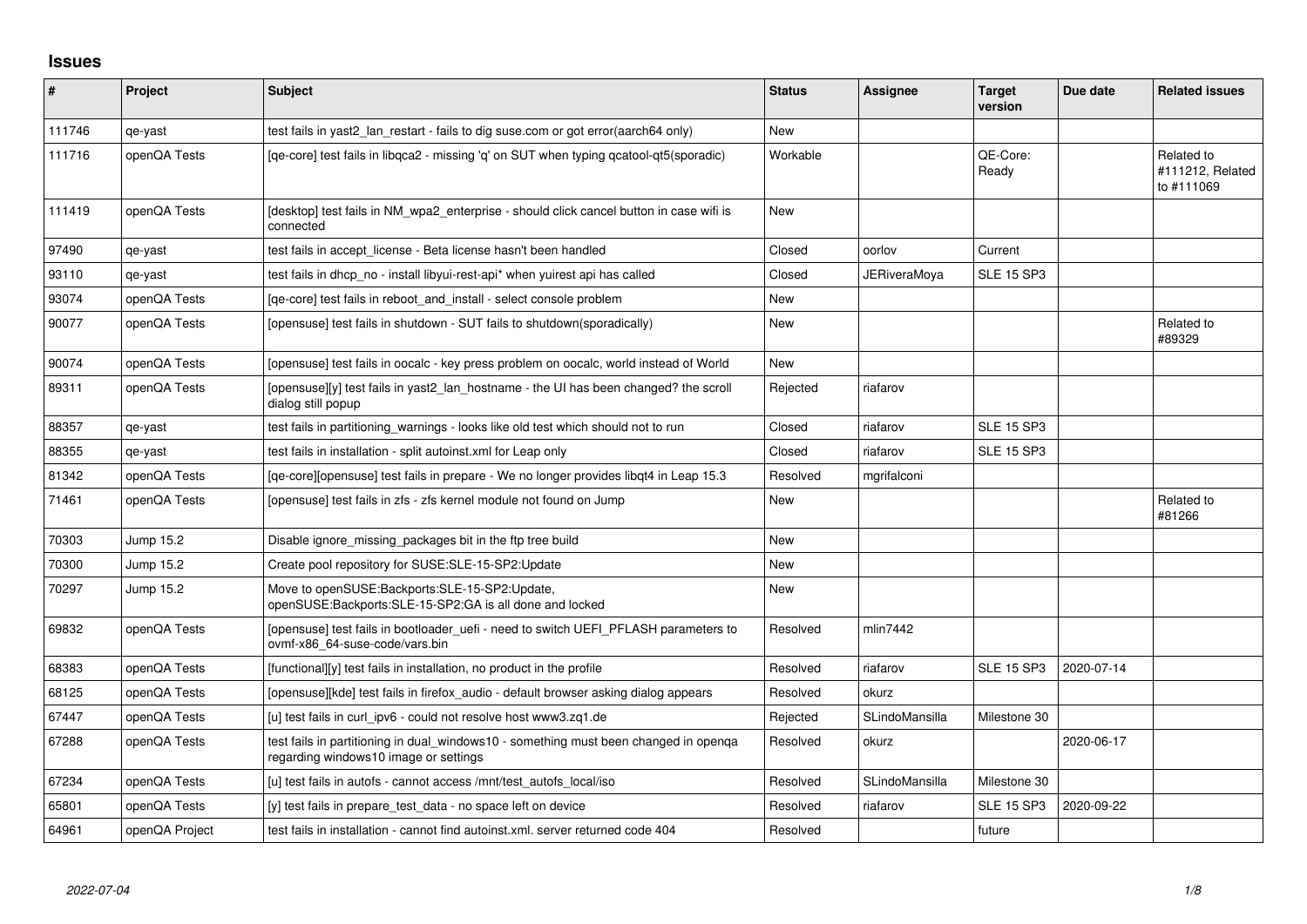| #     | Project            | Subject                                                                                                                                                                                            | <b>Status</b> | <b>Assignee</b>     | <b>Target</b><br>version | Due date   | <b>Related issues</b>                              |
|-------|--------------------|----------------------------------------------------------------------------------------------------------------------------------------------------------------------------------------------------|---------------|---------------------|--------------------------|------------|----------------------------------------------------|
| 64598 | openQA Tests       | [functional][y] test fails in validate_yast2_firstboot_configuration - y2_firstboot_tester no<br>such user                                                                                         | Resolved      | <b>JERiveraMoya</b> |                          | 2020-04-21 | Has duplicate<br>#65253                            |
| 64505 | openQA Tests       | test fails in NM_wpa2_enterprise - connection failed                                                                                                                                               | Rejected      | SLindoMansilla      | Milestone 30             |            | Is duplicate of<br>#64042                          |
| 63226 | openQA Tests       | test fails in aaa base - chkconfig command moved to insserv-compat from aaa base                                                                                                                   | Resolved      |                     |                          |            |                                                    |
| 61149 | openQA Tests       | test fails in gnuhealth setup                                                                                                                                                                      | Resolved      | okurz               | Done                     |            |                                                    |
| 61146 | openQA Tests       | [migration] script_run call for `zypper dup -I` does not fail the tests in obvious way when<br>there are conflicts (was: webui doesn't show red border when the test failed)                       | Rejected      | hjluo               |                          |            |                                                    |
| 60467 | openQA Tests       | test fails in first_boot - Undefined subroutine &opensusebasetest::is_desktop_installed<br>called at<br>/var/lib/openqa/cache/openqa1-opensuse/tests/opensuse/lib/opensusebasetest.pm line<br>820. | Resolved      | okurz               | Done                     |            |                                                    |
| 59175 | openQA Tests       | [functional][u][opensuse] test fails in suse_module_tools - modhash moved to mokutil<br>package                                                                                                    | Resolved      | SLindoMansilla      |                          |            | Has duplicate<br>#58921                            |
| 58274 | openQA Tests       | [opensuse][u]test fails in gnucash - gnucash launched twice?                                                                                                                                       | Rejected      | zluo                |                          |            |                                                    |
| 57077 | openQA Project     | [functional][u][sporadic] test fails in vlc - open network protocol setting page is unreliable<br>with ctrl-n                                                                                      | Resolved      | coolo               | Milestone 28             |            |                                                    |
| 57014 | openQA Tests       | [tools] test fails in test_results - command 'openga-client jobs/1/cancel post' fails                                                                                                              | Resolved      | dheidler            | Current<br>Sprint        |            |                                                    |
| 57011 | openQA Tests       | test fails in multi_users_dm - typed wrong command                                                                                                                                                 | Rejected      |                     |                          |            | Is duplicate of<br>#43889                          |
| 57008 | openQA Tests       | [functional][u] test fails in docker - die 'Sleep schould be still running so ctrl-c stopped<br>container'                                                                                         | Rejected      | SLindoMansilla      | Milestone 28             |            |                                                    |
| 56963 | openQA Tests       | test fails in opensuse welcome - opensuse welcome dialog hasn't closed properly                                                                                                                    | Rejected      |                     |                          |            | Related to<br>#55661                               |
| 56918 | openQA Tests       | test fails in boot windows - windows 10 desktop does not apear                                                                                                                                     | Rejected      |                     |                          |            | Related to<br>#56840, Is<br>duplicate of<br>#56927 |
| 55808 | openQA Tests       | [opensuse] test fails in reboot_icewm - after switched DE the welcome window appears                                                                                                               | Resolved      | dimstar             |                          |            |                                                    |
| 55805 | openQA Tests       | [opensuse][functional][u] test fails in opensuse_welcome - does not have welcome dialog<br>for root logged in                                                                                      | Resolved      | zluo                | Milestone 30             |            | Follows #55661                                     |
| 55700 | openQA Tests       | [functional][y] test fails in yast2_clone_system - autoyast.xml does not validate on 15.2                                                                                                          | Rejected      | riafarov            |                          |            |                                                    |
| 55697 | openQA Tests       | [functional][u] test fails in boot_to_desktop - screen resolution is inconsistent, probably<br>due to switch to "std" graphics adapter                                                             | Resolved      | dheidler            | Milestone 28             |            | Related to<br>#53729                               |
| 55559 | openSUSE Leap 15.2 | Make sure hot-patched change being upstreamed                                                                                                                                                      | Resolved      | mlin7442            |                          |            |                                                    |
| 54824 | openQA Tests       | [u] test fails in setup_zdup - failed switch to root console                                                                                                                                       | Resolved      | okurz               |                          |            | Is duplicate of<br>#53729                          |
| 54560 | openSUSE Leap 15.2 | Update 000update-repos config.yml                                                                                                                                                                  | Resolved      | mlin7442            | Alpha                    | 2019-08-16 |                                                    |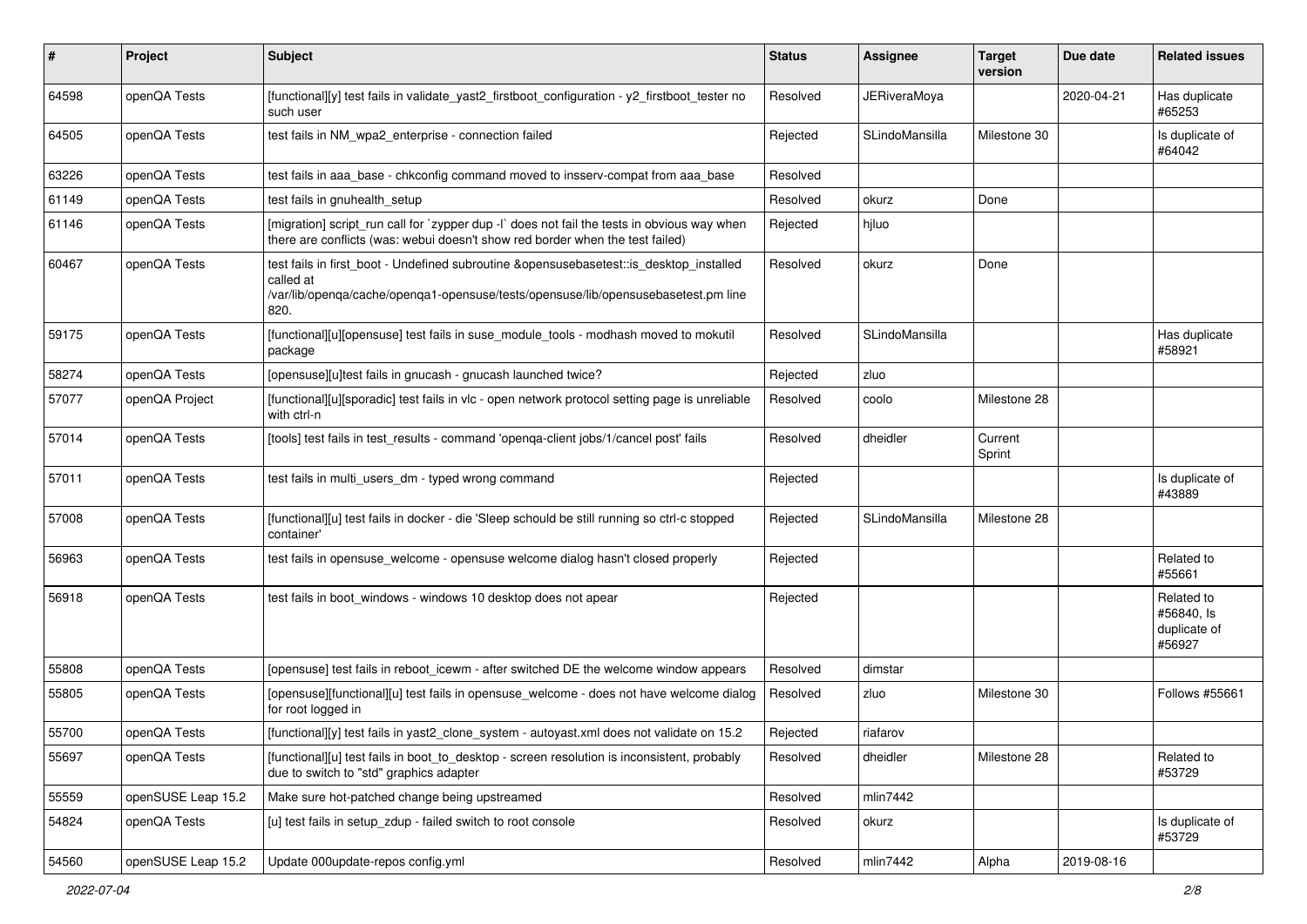| #     | Project        | <b>Subject</b>                                                                                                                                             | <b>Status</b> | Assignee            | <b>Target</b><br>version | Due date   | <b>Related issues</b>                                                                                                                          |
|-------|----------------|------------------------------------------------------------------------------------------------------------------------------------------------------------|---------------|---------------------|--------------------------|------------|------------------------------------------------------------------------------------------------------------------------------------------------|
| 50822 | openQA Project | test result to be none but it was passed actually                                                                                                          | Rejected      |                     |                          |            |                                                                                                                                                |
| 50810 | openQA Tests   | [functional][y][sporadic][timeboxed:6h] test fails in yast2 lan - a network bridge interface<br>created?                                                   | Resolved      | <b>JERiveraMova</b> | Milestone 25             | 2019-06-18 |                                                                                                                                                |
| 50804 | openQA Tests   | [opensuse] test fails in setup zdup - bootmenu matched first then<br>inst-bootmenu-boot-harddisk not able to be matched(zdup 15.0 and zdup tw2tw only)     | In Progress   | yying               |                          |            | Related to<br>#51764                                                                                                                           |
| 50756 | openQA Tests   | (opensuse) test fails in shutdown - a dialog ask to mount cd appears(sporadic)                                                                             | <b>New</b>    |                     |                          |            | Related to<br>#89329                                                                                                                           |
| 50678 | openQA Tests   | test fails in sssd - seems due to python2/3 dep change?                                                                                                    | Rejected      |                     |                          |            | Is duplicate of<br>#50486                                                                                                                      |
| 50615 | openQA Tests   | [functional][y] test fails in await install - does not catch rebootnow                                                                                     | Resolved      | okurz               | Done                     |            | Related to<br>#53534, Related<br>to #51983,<br>Related to<br>#58727, Related<br>to #20914. Has<br>duplicate #58802,<br>Has duplicate<br>#58832 |
| 50597 | openQA Tests   | test fails in usr sbin smbd - should not calling desktop runner on console mode                                                                            | Rejected      |                     |                          |            |                                                                                                                                                |
| 50120 | openQA Tests   | test fails in seahorse - exiv2 did not close xterm                                                                                                         | Rejected      |                     |                          |            | Is duplicate of<br>#50063                                                                                                                      |
| 50093 | openQA Tests   | [functional][y] test fails in partitioning_full_lvm - Undefined subroutine<br>&main::wait screen change called at /usr/lib/os-autoinst/testapi.pm line 604 | Resolved      | riafarov            | Milestone 24             | 2019-04-23 |                                                                                                                                                |
| 48416 | openQA Tests   | [opensuse][leap] test fails in install service - could not resolve host openga.opensuse.org                                                                | <b>New</b>    | mlin7442            | Milestone 30             |            |                                                                                                                                                |
| 48125 | openQA Tests   | [functional][y] test fails in yast2_i - package has preselected, seems a new feature from<br>vast2-packager 4.1.27?                                        | Resolved      | mloviska            | Milestone 23             | 2019-03-12 | Related to<br>#47138, Related<br>to #48512.<br>Related to<br>#48596                                                                            |
| 48092 | openQA Tests   | test fails in chrome - try to install chrome from RPM ache but it does not exists                                                                          | Rejected      | okurz               |                          |            |                                                                                                                                                |
| 48086 | openQA Tests   | [desktop] test fails in libreoffice recent documents - an warning window pop up against<br>unsupported operation                                           | Resolved      | yfjiang             |                          |            | Related to<br>#46565                                                                                                                           |
| 48047 | openQA Tests   | [opensuse] test fails in curl https - eu.httpbin.org is not reachable                                                                                      | Resolved      | dimstar             |                          |            |                                                                                                                                                |
| 47360 | openQA Tests   | test fails in grub test - grub menu is behind                                                                                                              | Rejected      | okurz               |                          |            |                                                                                                                                                |
| 46544 | openQA Project | webui should refuse people creating needles without bugref if workaround tag was<br>checked                                                                | Resolved      | Xiaojing liu        |                          |            |                                                                                                                                                |
| 46484 | openQA Tests   | [functional][y] test fails in yast2 lan hostname - send key doesn't triggered roll-down list<br>show up                                                    | Rejected      | riafarov            |                          |            |                                                                                                                                                |
| 46127 | openQA Tests   | [functional][y] test fails in firewall enabled - we should test firewalld on upgrade scenario                                                              | Resolved      | riafarov            |                          | 2019-02-26 |                                                                                                                                                |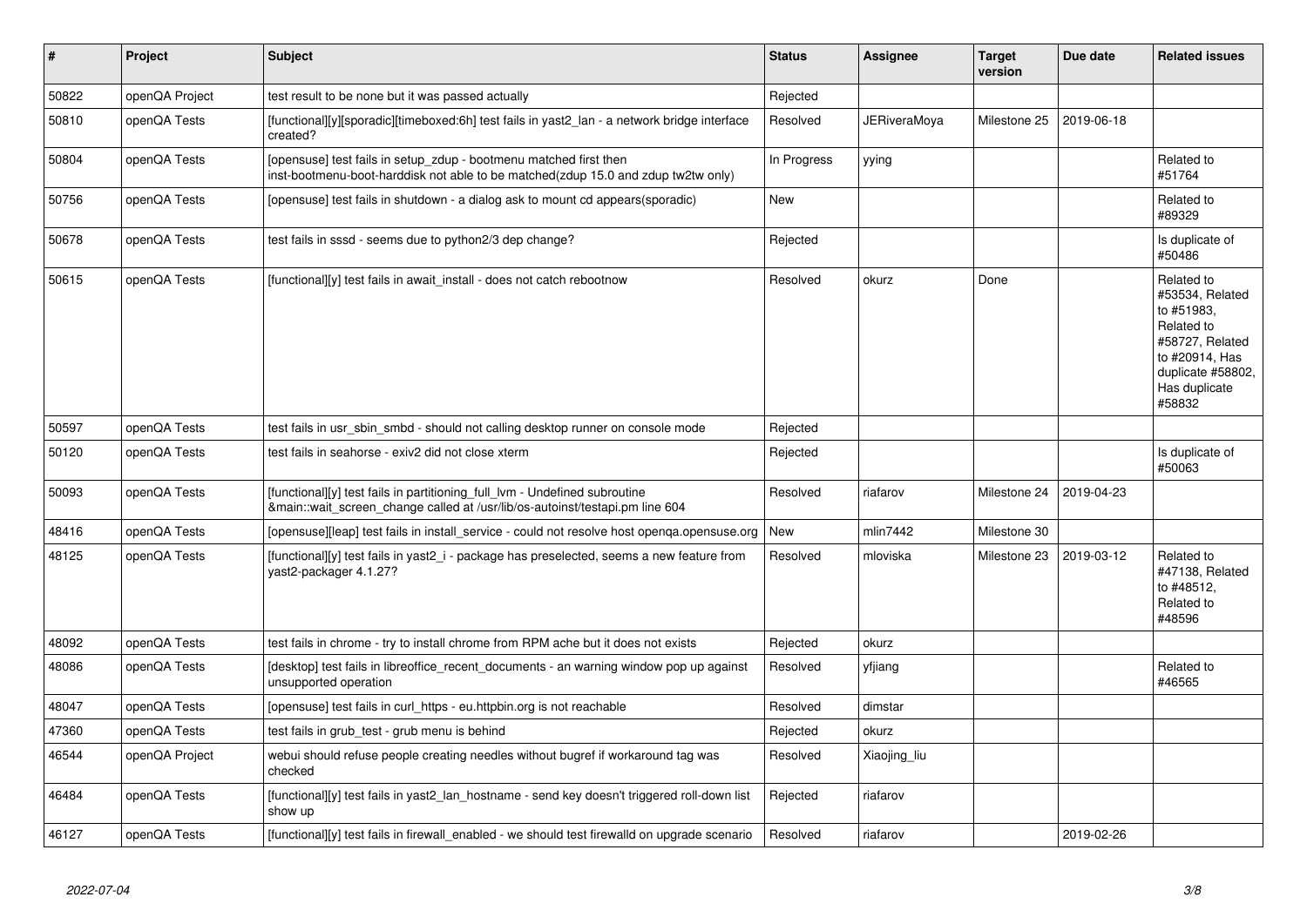| $\sharp$ | Project            | Subject                                                                                                                       | <b>Status</b> | <b>Assignee</b>     | <b>Target</b><br>version | Due date   | <b>Related issues</b>                                                                                                                                                  |
|----------|--------------------|-------------------------------------------------------------------------------------------------------------------------------|---------------|---------------------|--------------------------|------------|------------------------------------------------------------------------------------------------------------------------------------------------------------------------|
| 46061    | openQA Tests       | [functional][u] test fails in consoletest_finish - user console does not activated                                            | Resolved      | dheidler            |                          |            | Has duplicate<br>#46133                                                                                                                                                |
| 45710    | openQA Tests       | [functional][u] test fails in NM_wpa2_enterprise - unable to login into the gnome session<br>again (was: screenlock displays) | Resolved      | szarate             | Milestone 23             | 2019-02-08 | Related to<br>#45131, Related<br>to #40490,<br>Related to<br>#39734, Related<br>to #36652, Has<br>duplicate #42740,<br>Blocks #44153,<br>Copied to #48110              |
| 45485    | openQA Tests       | [functional][u] test fails in grub_test - takes longer to exiting installer(textmode only)                                    | Rejected      | okurz               | Milestone 24             |            |                                                                                                                                                                        |
| 45449    | openQA Tests       | test fails in cups - cups.service still active after stopped/disabled cups.service                                            | Resolved      | jbaier_cz           |                          |            |                                                                                                                                                                        |
| 45044    | openQA Tests       | [functional][u] test fails in docker_image - docker pull fails: Error response from daemon,<br>getsockopt: connection refused | Resolved      | dheidler            | Milestone 22             |            | Blocks #40802                                                                                                                                                          |
| 45038    | openQA Tests       | [functional][y][leap] test fails in installation - autoyast profile can not be retrieved, no<br>network?                      | Rejected      | <b>JRivrain</b>     | Milestone 22             | 2019-01-29 | Related to<br>#43511, Related<br>to #46094                                                                                                                             |
| 44153    | openQA Tests       | [functional][u][sporadic] test fails in gnome_control_center - fails to unlock screenlock                                     | Rejected      | mgriessmeier        | Milestone<br>$35+$       |            | Related to<br>#46532, Related<br>to #40112,<br>Related to<br>#45131, Related<br>to #42665,<br>Related to<br>#40490, Is<br>duplicate of<br>#48110, Blocked<br>by #45710 |
| 44141    | openQA Tests       | [functional][u][leap] test fails in sssd in junit test step "Start SSSD"                                                      | Rejected      | zluo                | Milestone 24             |            | Related to<br>#33082, Related<br>to #13168,<br>Related to<br>#43586, Has<br>duplicate #44321                                                                           |
| 44129    | openQA Tests       | [functional][y][timeboxed:4h][investigation] test fails in snapper_undochange - /dev/ttyS0<br>device or resource busy         | Resolved      | oorlov              | Milestone 21             | 2018-12-18 | Related to<br>#45284                                                                                                                                                   |
| 43331    | openQA Tests       | [functional][u] test fails in gnucash - different behavior on xfce?                                                           | Resolved      | okurz               | Milestone 21             |            |                                                                                                                                                                        |
| 43232    | openSUSE Leap 15.1 | Get rid of local sl15.1.conf                                                                                                  | Closed        | mlin7442            | Beta                     | 2019-01-31 | Copied to #56360                                                                                                                                                       |
| 42833    | openQA Tests       | [functional][y] test fails in btrfs_qgroups - cannot remove 'e/file_*': No such file or directory                             | Rejected      | <b>JERiveraMoya</b> | Milestone 21             | 2018-12-04 | Is duplicate of<br>#42842                                                                                                                                              |
| 42830    | openQA Tests       | [functional][u] test fails in kontact - akregator was launched at the first place                                             | Rejected      | okurz               | Milestone 21             |            | Is duplicate of<br>#35589                                                                                                                                              |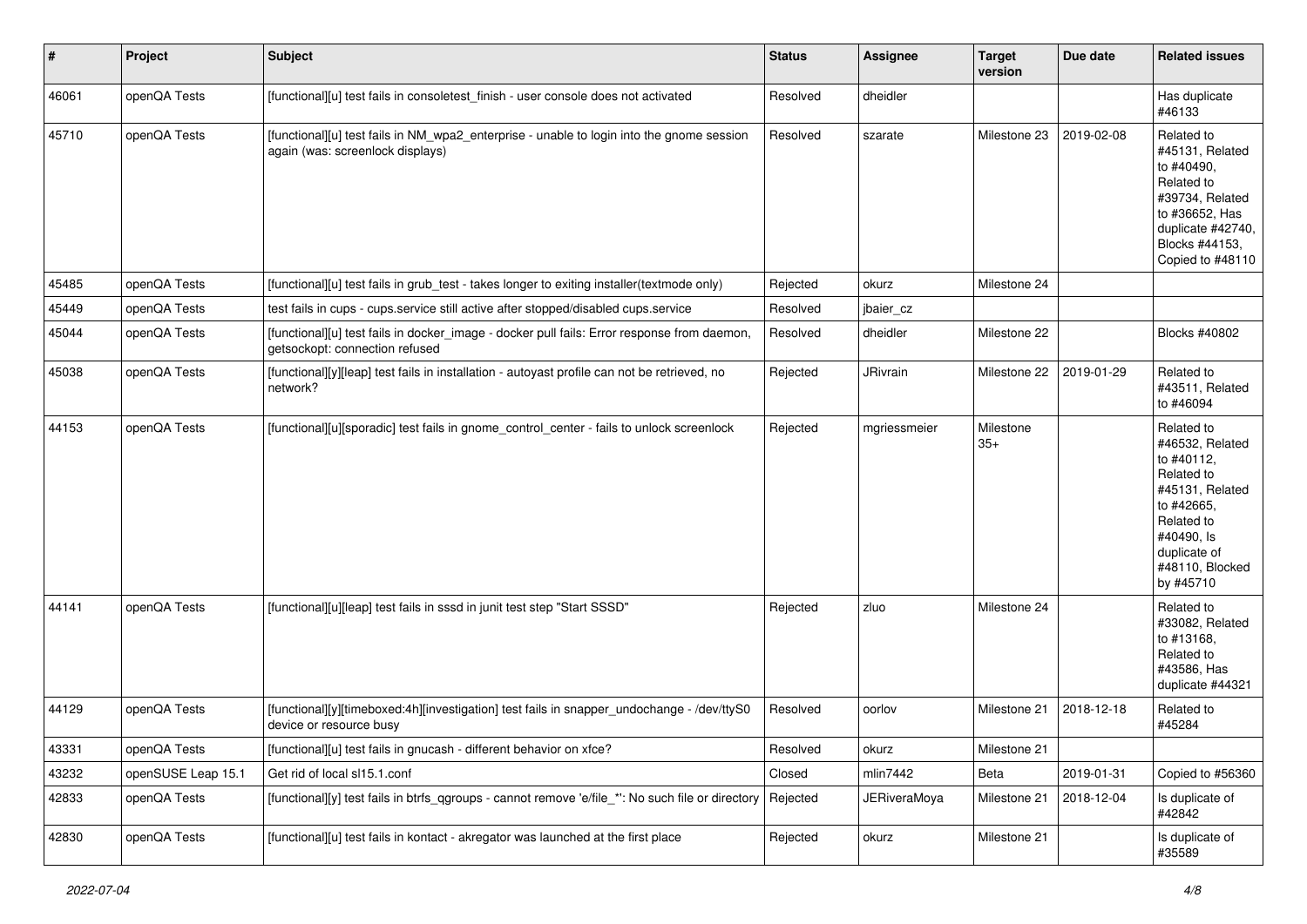| #     | Project        | Subject                                                                                                                                                   | <b>Status</b> | <b>Assignee</b>     | <b>Target</b><br>version | Due date   | <b>Related issues</b>                                                         |
|-------|----------------|-----------------------------------------------------------------------------------------------------------------------------------------------------------|---------------|---------------------|--------------------------|------------|-------------------------------------------------------------------------------|
| 42482 | openQA Tests   | [functional][y][fate#324662][fate:validation][ECO] YaST module for firewalld                                                                              | Resolved      | <b>JERiveraMoya</b> |                          | 2018-11-20 | Has duplicate<br>#42374                                                       |
| 41849 | openQA Tests   | [functional][y] test fails in partitioning_raid - RAID toolbar has changed thus shortcut is<br>different                                                  | Resolved      | <b>JERiveraMoya</b> | Milestone 20             | 2018-10-23 | Related to<br>#41945, Blocks<br>#41852, Blocks<br>#41300, Copied<br>to #42902 |
| 41429 | openQA Tests   | [functional][y] test fails in yast2_network_setup - another case related to NM is the default<br>network management                                       | Resolved      | dheidler            | Milestone 19             | 2018-10-09 | Related to<br>#40049, Related<br>to #40766, Has<br>duplicate #41564           |
| 41357 | openQA Tests   | [functional][y] test fails in partitioning_lvm_thin_provisioning - the warning window is part<br>of newer storage-ng update which is not ready yet for TW | Resolved      | mloviska            | Milestone 20             | 2018-10-23 |                                                                               |
| 41354 | openQA Tests   | [sle][functional][u] test fails in hwsim_wpa2_enterprise_setup - triggered a compose key ü                                                                | Resolved      | dheidler            | Milestone 19             | 2018-09-25 |                                                                               |
| 41141 | openQA Tests   | [functional][y] test fails in yast2_lan_restart_devices - related to recent default changed to<br>network manager?                                        | Rejected      | <b>JERiveraMoya</b> | Milestone 19             | 2018-10-09 | Is duplicate of<br>#40766                                                     |
| 41093 | openQA Tests   | [opensuse][functional][u] test fails in virt_install - default network not available anymore                                                              | Resolved      | okurz               | Milestone 22             | 2018-10-23 | Blocks #45713                                                                 |
| 41090 | openQA Tests   | test fails in kontact - amarok has not closed                                                                                                             | Closed        |                     |                          |            |                                                                               |
| 41087 | openQA Tests   | [functional][y] test fails in yast2_clone_system - autoinst.xml does not validate                                                                         | Rejected      |                     | Milestone 19             | 2018-10-09 |                                                                               |
| 40997 | openQA Tests   | test fails in first_boot - read only fs on kubic                                                                                                          | Resolved      | mlin7442            |                          |            |                                                                               |
| 40964 | openQA Tests   | test fails in system role                                                                                                                                 | Rejected      | okurz               |                          |            |                                                                               |
| 40871 | openQA Project | Asset removed during job runtime                                                                                                                          | Resolved      | EDiGiacinto         | Done                     |            | Related to<br>#39980, Related<br>to #55514                                    |
| 40856 | openQA Tests   | [functional][u][sporadic] test fails in gimp - take longer time for initializing than openqa<br>expected?                                                 | Resolved      | zluo                | Milestone 22             |            |                                                                               |
| 40325 | openQA Tests   | [functional][y] Adapt yast2_samba to the new service widget                                                                                               | Rejected      | <b>JERiveraMoya</b> | Milestone 20             | 2018-10-09 | Is duplicate of<br>#40067                                                     |
| 40322 | openQA Tests   | [kernel] test fails in nvmftests                                                                                                                          | Resolved      | MMoese              |                          |            |                                                                               |
| 40319 | openQA Tests   | [functional][u] test fails in gnucash - gnucash not closed                                                                                                | Resolved      | SLindoMansilla      | Milestone 19             | 2018-10-09 | Related to<br>#38387, Blocked<br>by #41228                                    |
| 40316 | openQA Tests   | [functional][u] test fails in keyboard_layout_gnome - missing needle?                                                                                     | Resolved      | okurz               | Milestone 19             |            |                                                                               |
| 40313 | openQA Tests   | test fails in zypper_clear_repos                                                                                                                          | Resolved      |                     |                          |            |                                                                               |
| 40292 | openQA Tests   | [functional][y] test fails in partitioning_togglehome - "select hard disk" shown                                                                          | Resolved      | mloviska            | Milestone 19             | 2018-10-09 |                                                                               |
| 39038 | openQA Tests   | [functional][y] test fails in yast2_lan - root console is selected instead of user console?                                                               | Rejected      |                     | Milestone 18             | 2018-08-28 |                                                                               |
| 39002 | openQA Tests   | test fails in bootloader                                                                                                                                  | Resolved      | rpalethorpe         |                          |            | Related to<br>#38813                                                          |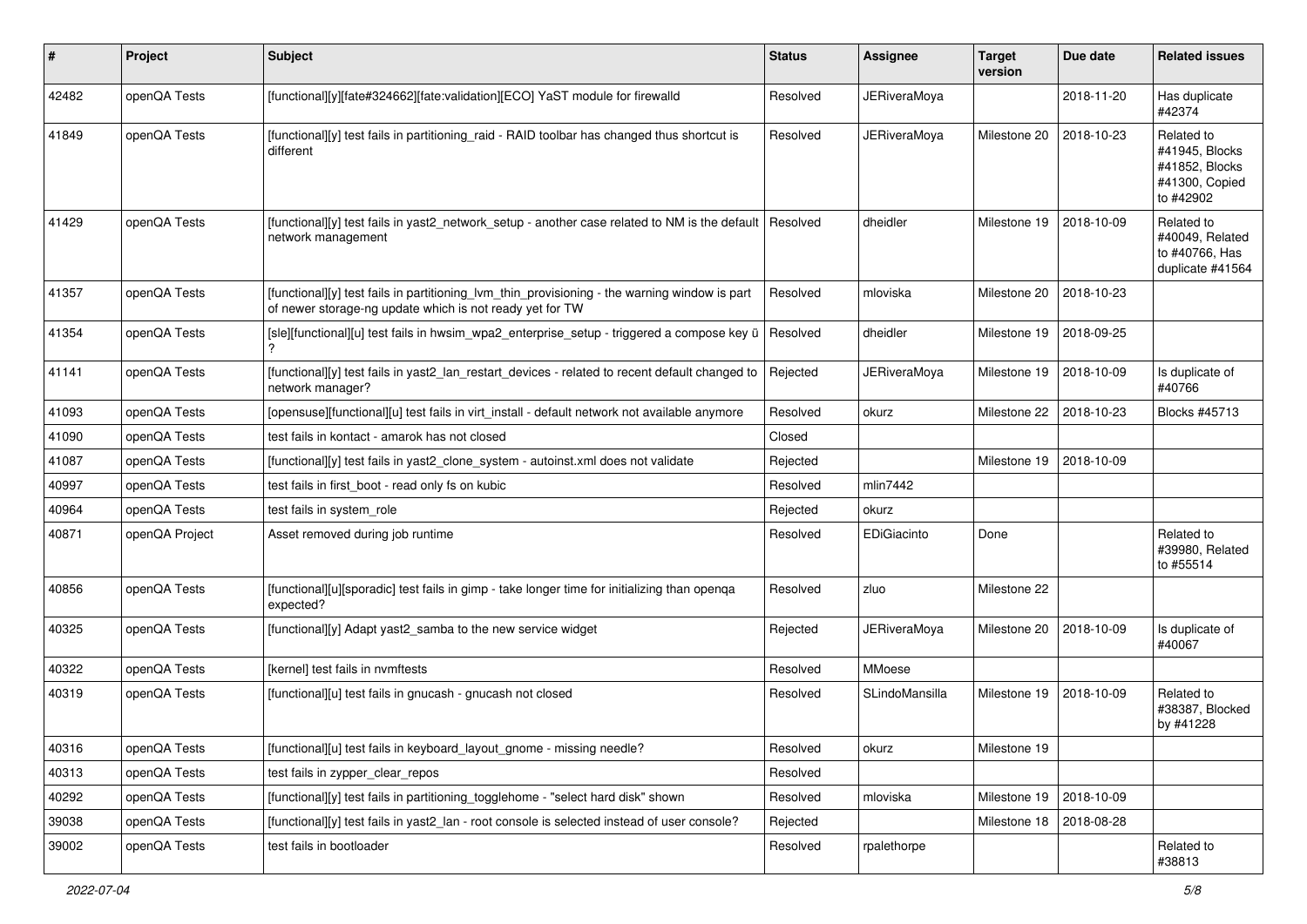| $\sharp$ | Project                     | <b>Subject</b>                                                                                       | <b>Status</b> | Assignee    | <b>Target</b><br>version | Due date   | <b>Related issues</b>                                               |
|----------|-----------------------------|------------------------------------------------------------------------------------------------------|---------------|-------------|--------------------------|------------|---------------------------------------------------------------------|
| 37713    | openQA Tests                | [functional][u] test fails in vlc - sometimes fails to close vlc                                     | Resolved      | zluo        | Milestone 20             | 2018-10-23 | Related to<br>#42773, Related<br>to #42671                          |
| 37710    | openQA Tests                | [functional][y][fast] test fails in yast2_tftp                                                       | Resolved      | mloviska    | future                   | 2018-07-17 | Related to<br>#36952                                                |
| 37662    | openQA Tests                | [opensuse][functional][u] test fails in multi_users_dm                                               | Resolved      | okurz       | Milestone 18             | 2018-08-14 | Blocked by<br>#31351                                                |
| 37659    | openQA Tests                | [functional][u] test fails in snapper_thin_lvm                                                       | Resolved      | oorlov      | Milestone 18             | 2018-07-31 |                                                                     |
| 37501    | openQA Tests                | [opensuse] test fails in start_wayland_plasma5                                                       | Rejected      |             |                          |            |                                                                     |
| 37450    | openQA Tests                | gnucash test fails to work due to gnucash 3.1 uninstallable                                          | Resolved      | mlin7442    |                          |            | Related to<br>#35685                                                |
| 37273    | openQA Tests                | [functional][u] test fails in gcc_fortran_compilation - one compilation job failed                   | Resolved      | michalnowak | Milestone 17             |            |                                                                     |
| 34720    | openQA Tests                | test fails in yast2_control_center - no yast virtualization module be installed by default           | Rejected      | okurz       |                          |            | Is duplicate of<br>#34405                                           |
| 34717    | openQA Tests                | [functional][u][easy][fast] adjust gnucash test per gnucash 3.0 update                               | Resolved      | zluo        | Milestone 17             | 2018-06-19 | Related to<br>#35685, Related<br>to #25032,<br>Related to<br>#38114 |
| 34633    | openSUSE Release<br>Process | Accepting a delete request may failed if it has been set as a devel package of<br>somewhere else     | New           |             |                          |            |                                                                     |
| 33919    | openQA Tests                | [kernel] nvmftests fail for Leap 15                                                                  | Resolved      | MMoese      | Done                     |            |                                                                     |
| 33649    | openQA Tests                | [sle][functional][u][medium] File /root/snapfile not found                                           | Resolved      | oorlov      | Milestone 15             | 2018-04-10 | Related to<br>#34018                                                |
| 33085    | openQA Tests                | Fails to find autoinst.xml in autoyast_reinstall_gnome                                               | Rejected      | okurz       |                          |            |                                                                     |
| 33073    | openQA Tests                | test fails in consoletest_finish gnome - low disk space notification show up on<br>general_desktop   | Rejected      | okurz       |                          |            | Related to<br>#33061                                                |
| 32371    | openQA Tests                | [functional][sporadic][u][medium] snapper_nodbus_setup randomly fails to get into<br>emergency shell | Resolved      | oorlov      | Milestone 15             | 2018-04-24 | Has duplicate<br>#30189                                             |
| 30028    | openSUSE Leap 15.0          | cover the request is pending but there is another update available in source                         | Resolved      | mlin7442    |                          |            |                                                                     |
| 27463    | openSUSE Leap 15.0          | remove packages dropped from SLE resp Factory                                                        | Resolved      | mlin7442    | Working                  | 2018-03-16 |                                                                     |
| 27451    | openSUSE Leap 15.0          | fix partitioning_lvm in staging                                                                      | Resolved      | mlin7442    | Working                  | 2017-11-10 |                                                                     |
| 25370    | openQA Tests                | [opensuse]Do not launch firefox from xterm in firefox_audio                                          | Rejected      | vsvecova    |                          |            |                                                                     |
| 23338    | openQA Tests                | autoyast_gnome fails to boot to GNOME                                                                | Rejected      |             |                          |            |                                                                     |
| 21796    | openQA Tests                | snapper_create can not fin pre-snapshot number 4 while creating post                                 | Resolved      | riafarov    |                          |            |                                                                     |
| 21778    | openQA Tests                | 4 seconds for 'all-conflicts-resolved-packages' is too short in update test                          | Resolved      | riafarov    |                          |            |                                                                     |
| 19930    | openSUSE Release<br>Process | Accept command should check suppkg_rebuild result before accepting staging project                   | New           |             |                          |            |                                                                     |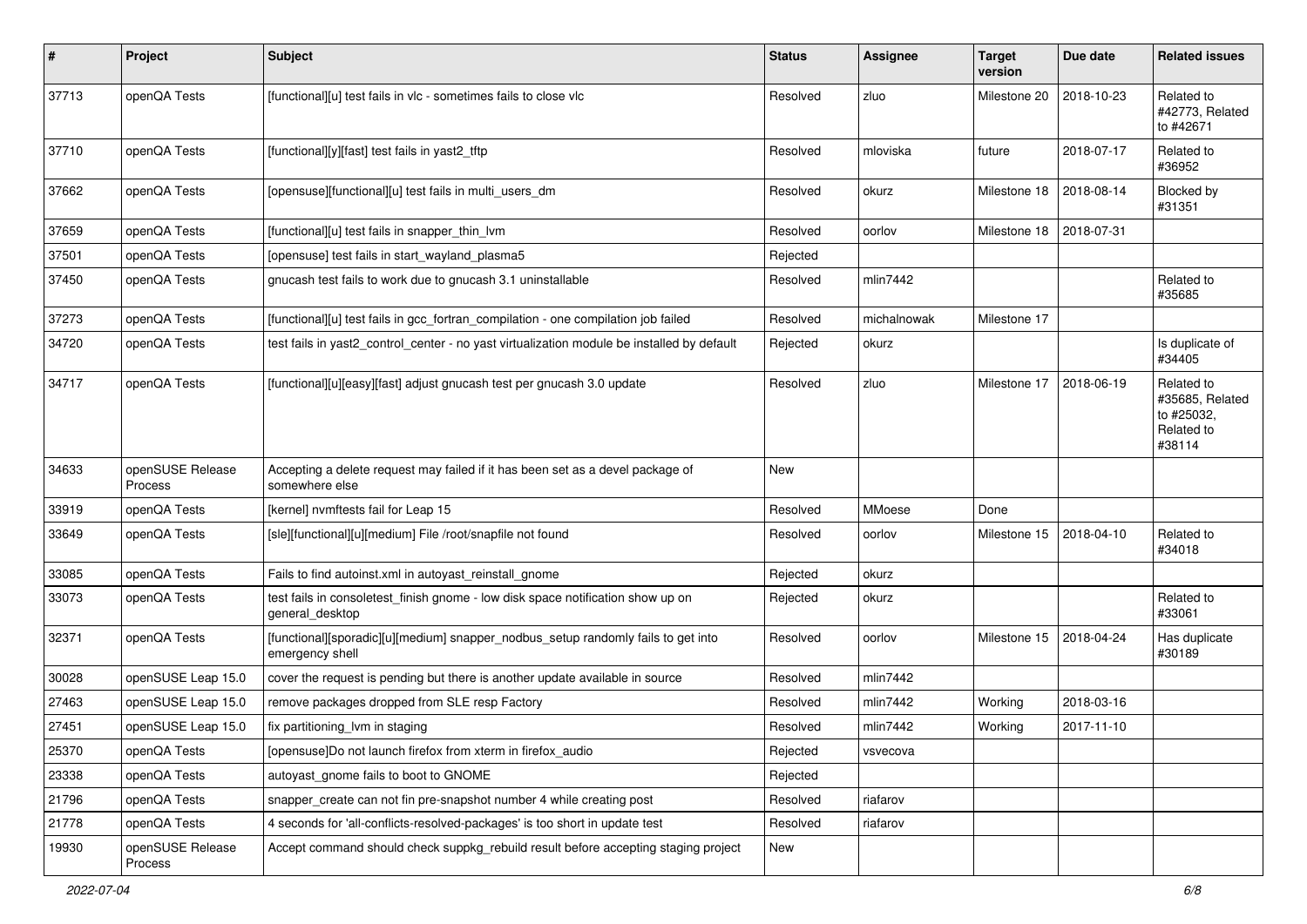| #     | Project                            | <b>Subject</b>                                                                                                       | <b>Status</b> | <b>Assignee</b> | <b>Target</b><br>version | Due date   | <b>Related issues</b> |
|-------|------------------------------------|----------------------------------------------------------------------------------------------------------------------|---------------|-----------------|--------------------------|------------|-----------------------|
| 19928 | openSUSE Release<br>Process        | Add flag to dashboard for suppkg_rebuild                                                                             | New           |                 |                          |            |                       |
| 19858 | openQA Tests                       | firefox java test does not work on 42.3                                                                              | Resolved      | riafarov        |                          |            | Related to<br>#18850  |
| 19830 | openSUSE Release<br>Process        | Extend adi command for automation to process special submission group eg. haskell                                    | Resolved      | mlin7442        |                          |            |                       |
| 18648 | openSUSE Leap 42.3<br>Release      | factoryauto should skips changelog change request                                                                    | Closed        | jberry          |                          |            |                       |
| 18578 | openQA Tests                       | firewall_enabled test fails on update_122 and update_121                                                             | Resolved      | okurz           |                          |            |                       |
| 18446 | openQA Tests                       | snapper command is not available for zdup-13.1-gnome test                                                            | Resolved      | okurz           |                          |            |                       |
| 18354 | openQA Tests                       | [opensuse]kdewallet has asked create a wallet for chromium                                                           | New           |                 |                          |            |                       |
| 18226 | openQA Tests                       | [functional][u][userspace]sssd failed to finish command to setup test data                                           | Rejected      | okurz           | Milestone 16             | 2018-05-22 |                       |
| 18050 | openQA Tests                       | [opensuse] zdup_tw2twnext_gnome fails so random                                                                      | Resolved      | okurz           |                          |            |                       |
| 17962 | openQA Project                     | Do not upload empty serial terminal.txt file                                                                         | Resolved      |                 |                          |            |                       |
| 17700 | openSUSE Release<br><b>Process</b> | forbidden multibuild package to Factory till https://progress.opensuse.org/issues/17698<br>implemented and no issues | New           |                 |                          |            | Related to<br>#17698  |
| 17698 | openSUSE Release<br><b>Process</b> | multibuild support in the Factory development model                                                                  | New           |                 |                          |            | Related to<br>#17700  |
| 17666 | openQA Project                     | [tools]Failed to create needle - no areas defined                                                                    | Resolved      | mkittler        |                          |            |                       |
| 16238 | openSUSE Release<br>Process        | extend repair cmd if PROJECT is not exist but PROJECT is opened for review                                           | Resolved      | mlin7442        |                          |            |                       |
| 15662 | openQA Tests                       | new warning dialog with yast2-network 3.2.17                                                                         | Closed        |                 |                          |            |                       |
| 14966 | openSUSE Leap 42.3<br>Release      | sync 42.3 staging: dvd have the same config like ring2                                                               | Closed        | mlin7442        | Working                  |            | Copied to #24766      |
| 14588 | openQA Project                     | gru removes iso too quick that caused some staging project can not finished                                          | Resolved      |                 |                          |            |                       |
| 14280 | openSUSE Release<br>Process        | Weblate shows 2 Indonesian translation category                                                                      | Closed        | sbrabec         |                          |            |                       |
| 13804 | openQA Project                     | the overview filter is buggy if the parameter included ":" eg. Staging test overview                                 | Resolved      | mkittler        |                          |            |                       |
| 11272 | openSUSE Release<br>Process        | [python] make adi command can unselect the obsoleted submissions in adi stagings                                     | Resolved      | jberry          |                          |            |                       |
| 10888 | openSUSE Release<br>Process        | repochecker can not handle if the result repo has pathproject openSUSE:Factory but<br>excluded                       | Resolved      | mlin7442        |                          |            |                       |
| 10292 | openQA Project                     | console have to reset or deactivate if worker loaded lastgood and the console have<br>changed state in last step     | Resolved      | coolo           | Milestone 1              |            |                       |
| 10050 | openQA Project                     | [OOM] isotovideo killed openga-websockets due to OOM                                                                 | Closed        | oholecek        |                          |            |                       |
| 9646  | Staging project<br>workflow        | adi command should not try to find/remove package from :DVD                                                          | Resolved      | mlin7442        |                          |            |                       |